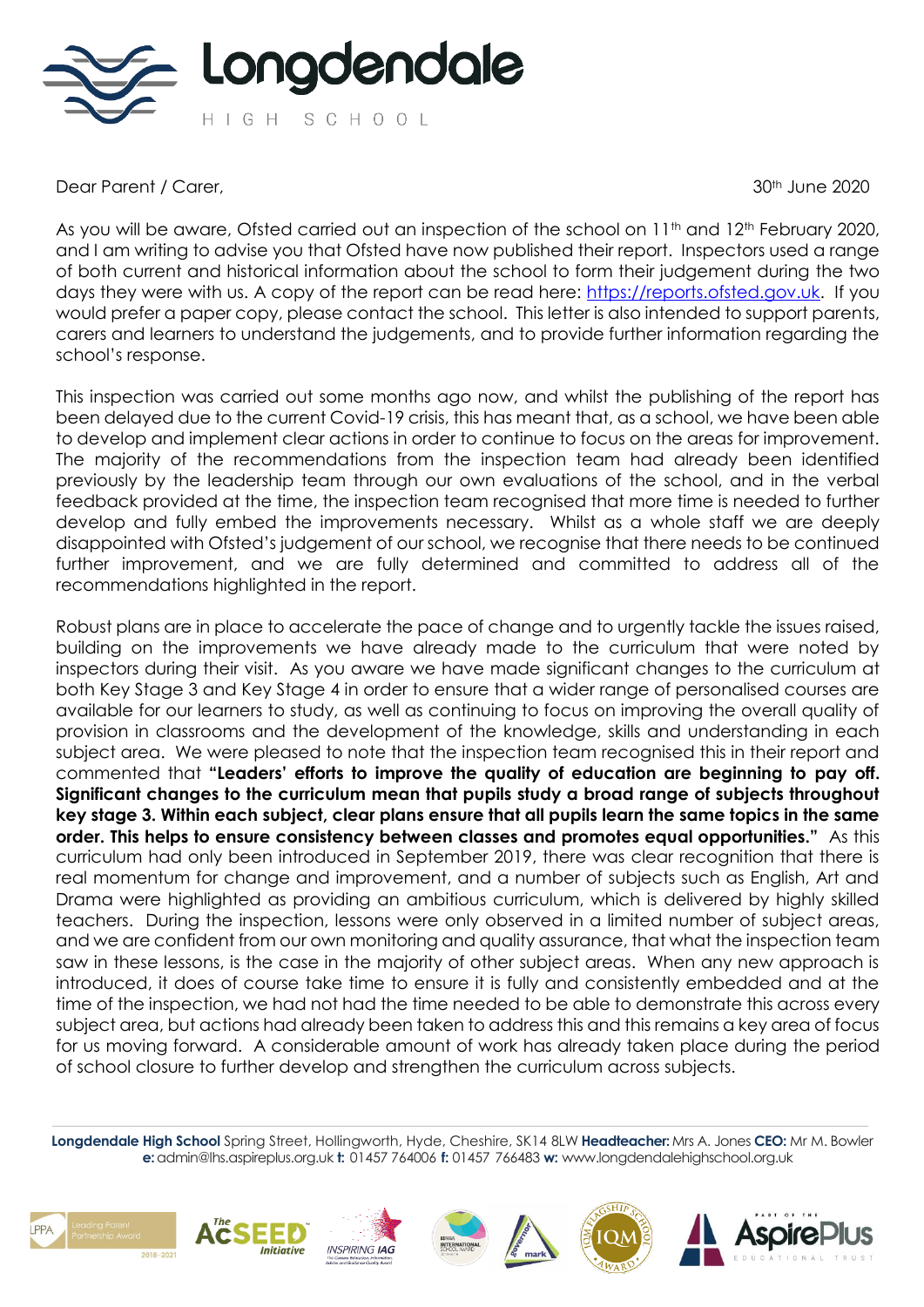

During the recent period of school closure, leaders and teachers have been working hard to ensure that the curriculum has been further developed and actions taken to improve the rigour and consistency needed so that all subject areas have provision in line with expectations. Decisions had already been taken over the past 12 months to strengthen the leadership of a number of curriculum areas, which had been previously underperforming, and the impact of these is already clearly evident. For example, in Maths, History and MFL a team of highly skilled Directors of Learning were appointed and, as a result, the curriculum has been redeveloped and the quality of teaching and overall provision has improved significantly. In Humanities and Science, highly effective Head of Departments were also appointed in the summer term of last year, and the impact of their leadership is clearly evident across all areas of the respective departments. Inspectors recognised this and commented in their report that **"Middle leaders, many of whom have been recently appointed, possess good subject knowledge. They have introduced new systems which are beginning to help pupils to remember what they have learned."** We are extremely confident that these actions will continue to support the ongoing improvement of examination results for all learners. It is important to note that in terms of examination results, the report doesn't recognise that these demonstrated considerable improvement (including in several subject areas such as maths, triple science, history, geography, technology and computer science) in 2019. This improvement is expected to continue across subjects in 2020 as a result of the actions already taken and the key appointments made to strengthen the leadership of this area at both senior and middle leader level.

With regard to the opinion of the inspection team about the standards of reading and writing, I would like to assure you that this is not typically our experience of what our learners produce in school on a regular ongoing basis. The fantastic results in English year on year for all groups of learners also demonstrates that this is an area on which there is a great deal of emphasis and focus. Our learners consistently achieve above national averages in English, and the development of reading and writing is an integral part of this. However, we have already put plans in place to ensure that literacy is given even greater strategic focus across all areas of the curriculum, and many actions have already been implemented to address this.

The key area for improvement highlighted in the report relates to the behaviour and attitudes of learners. As I have shared with you a number of times previously over the past academic year, this is an area we had already identified as a focus for ongoing improvement, a number of actions had already been taken, and the impact of these has been clearly evident. I am sure you will remember, for example, the changes we introduced relating to mobile phone use in school, and the changes introduced to our behaviour management routines in the summer and autumn terms of 2019. We have seen significant positive impact from these across all areas of school, and our focus remains on this key priority. We had already appointed a second Deputy Headteacher, Mr Chris Major, who joined us in February 2020 shortly after the inspection, and his area of focus is behaviour and attitudes and personal development. In the very short time he has been with us, Mr Major has already delivered training to staff and has been working on the development of our behaviour management approaches and systems to ensure they are robust and will bring about the rapid pace of improvement. The report does recognise that where poor behaviour is seen, it tends to be in the











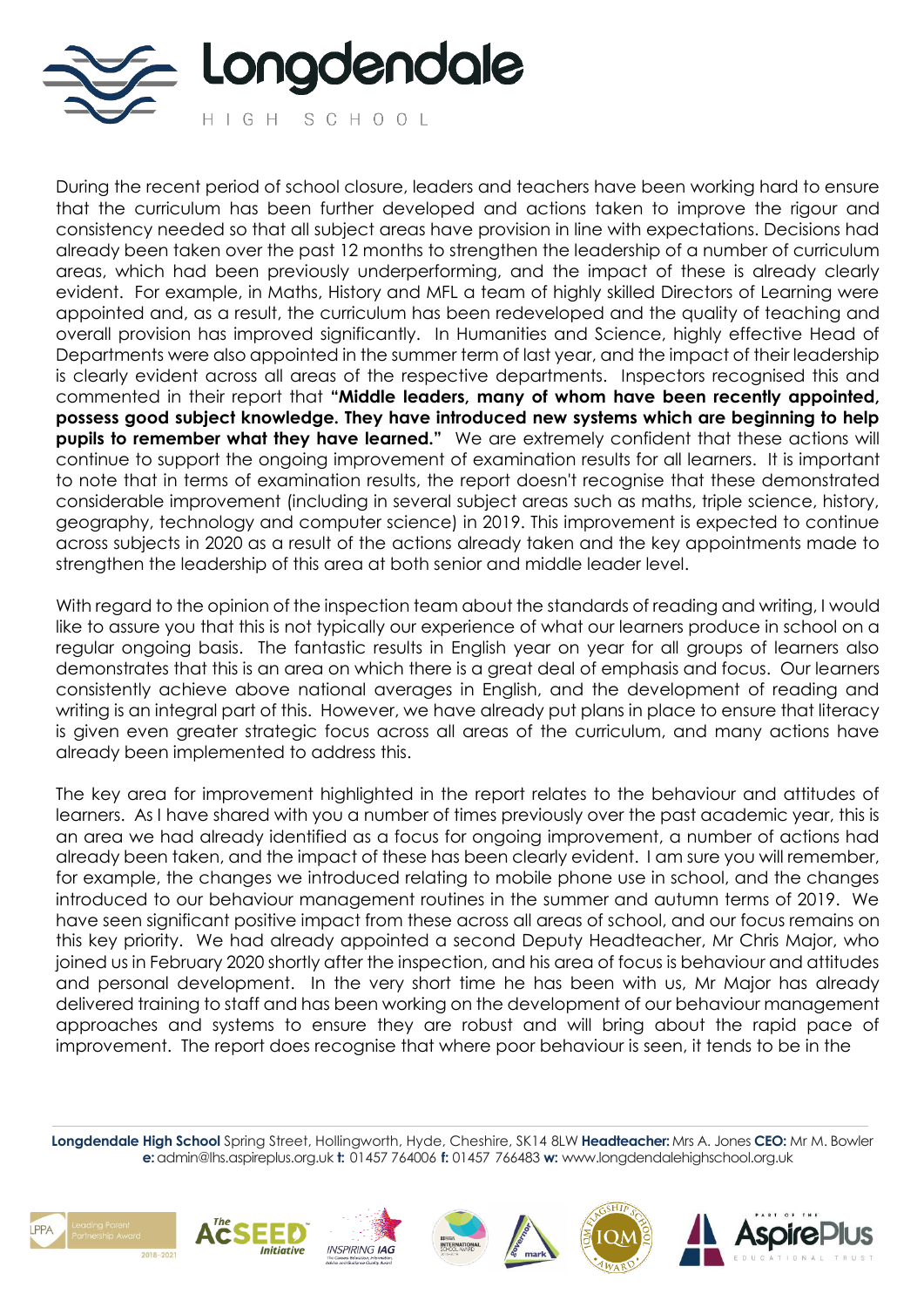

subjects where there has been temporary or non-specialist teaching. You will no doubt be aware of the current national recruitment crisis in the teaching profession, with severe shortages in a number of key subject areas. However, whilst we have at times experienced the same difficulties as many schools in recruiting high quality staff to some of these areas, the school has invested heavily in recruitment and we are now in an extremely fortunate position where we are fully staffed with a specialist team of staff, and that these issues relate more to historical context.

The vast majority of our learners are polite and respectful, and demonstrate excellent attitudes to all aspects of school life on a daily basis. We are exceptionally proud of them and everything they achieve, and they are a real credit to themselves, their families and our school. However, we recognise and accept that there needs be further rapid improvement in addressing the behaviour of a minority of learners, who do not demonstrate consistently high standards of behaviour on a daily basis. Actions relating to further development of our behaviour policy, and the ongoing training and development for all staff have already been implemented with further plans in place for the new academic year.

As you are aware, Longdendale is a highly inclusive school, and alongside our school being designated a National Flagship School for Inclusion in February 2020, we were also pleased that the inspection team recognised some of the fantastic practice in place across the school. In May of 2019, Mrs Jas Gill was appointed as the Trust Director for SEND and she has made significant improvements to the overall provision for our SEND learners, and the report notes that **"The recently appointed special educational needs coordinator accurately identifies the learning needs of pupils with special educational needs and/or disabilities (SEND). As a result, support for pupils with SEND is improving. Leaders have taken action to ensure that pupils with SEND learn the same things as other pupils in the school."** 

We are pleased that the school's safeguarding processes are recognised as being strong and effective, with praise for the extensive work done by the school to support learners with their mental health and wellbeing. The report recognises that **"Leaders responsible for safeguarding are knowledgeable and skilled. The records they keep are clear and accurate. Leaders work well with external agencies to provide specialist support for pupils. Support for pupils' mental health and wellbeing is especially strong. Pupils and staff are able to access support from trained counsellors."** This is clearly an important area of our work, which impacts strongly and positively on our learners on a day-to-day basis, and it is pleasing to see the ongoing strategic work of the school in this area recognised.

The inspection team also acknowledged the work already done to support the personal development of all learners. They understood and recognised the purpose and development of our 'Life Skills Curriculum', that was introduced in September 2019 with a focus on supporting the wider development and understanding for our learners. However, we fully appreciate that more time is needed to ensure this is consistently embedded across all year groups, and our curriculum model for September 2020 has already been adapted to provide more opportunities for religious education in line with the recommendation from the inspection team. It was really encouraging to read that